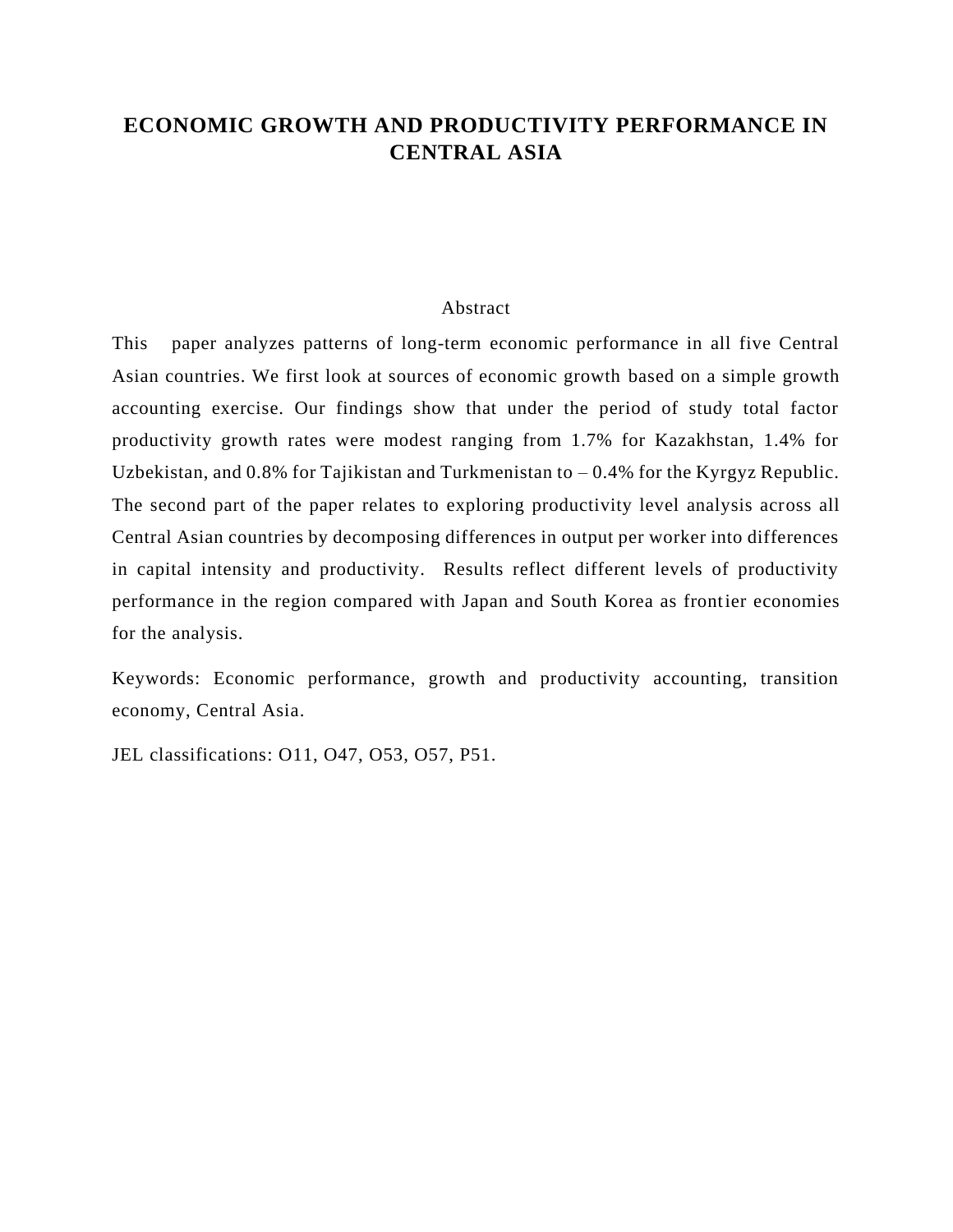About three decades ago the centrally planned economy in the former Soviet Union collapsed leaving newly independent states, in particular, countries in Central Asia to pursue their own path of post-communist economic transformation and destiny. Like other former Soviet republics and countries in Central and Eastern Europe all stan nations of the region, namely Kazakhstan, Kyrgyzstan, <sup>1</sup> Tajikistan, Turkmenistan and Uzbekistan initially seemed to be fairly well prepared for the transition to a market-based economy: they were relatively industrialized, their agricultural sector was operating at a reasonable level of performance, some of them were endowed with sizeable natural resources and there was well educated and healthy labor force in the region (Campos *et al.,* 2002).

Yet, the first years of the transition period remained economically painful and were accompanied by massive output fall, steady increases in overall prices for essential items, and a higher unemployment level (Pomfret, 2003). While Central Asian republics shared common preindependence background, e.g., they had been thoroughly integrated into the Soviet Economy and heavily subsidized by Central Government in Moscow, differences in certain aspects of their transition period were left pronounced (Green et al., 1998). To some extent for Kazakhstan and Kyrgyzstan economic reforms were more successful and sounder at the outset compared with Tajikistan and Turkmenistan. Meanwhile, Tajikistan experienced intermittent civil war which disrupted further its economy. Uzbekistan was the least liberalized economy in the region in terms of its transition to market economy. In comparison to its neighbors, Uzbekistan experienced a smaller GDP contraction in the earlier period of its independence (Pomfret *et al.,* 2001).

Only by the late 1990s Central Asian republics of the former Soviet Union had been able to reverse overall declines in their output performance and had moved on growth trajectories (EBRD Transition Report 2002).

This paper aims to examine plausible sources of economic growth in the region over the past thirty years. Growth analysis is a long-run phenomenon and considering a longer time span will enable us to have a precise picture of patterns and dynamics of economic performance in Central Asian countries. By applying the standard growth accounting framework, we seek to understand the role of each input, e.g., capital, labor, and total factor productivity on output growth rates.

<sup>&</sup>lt;sup>1</sup> In the text Kyrgyzstan and Kyrgyz Republic are used interchangeably.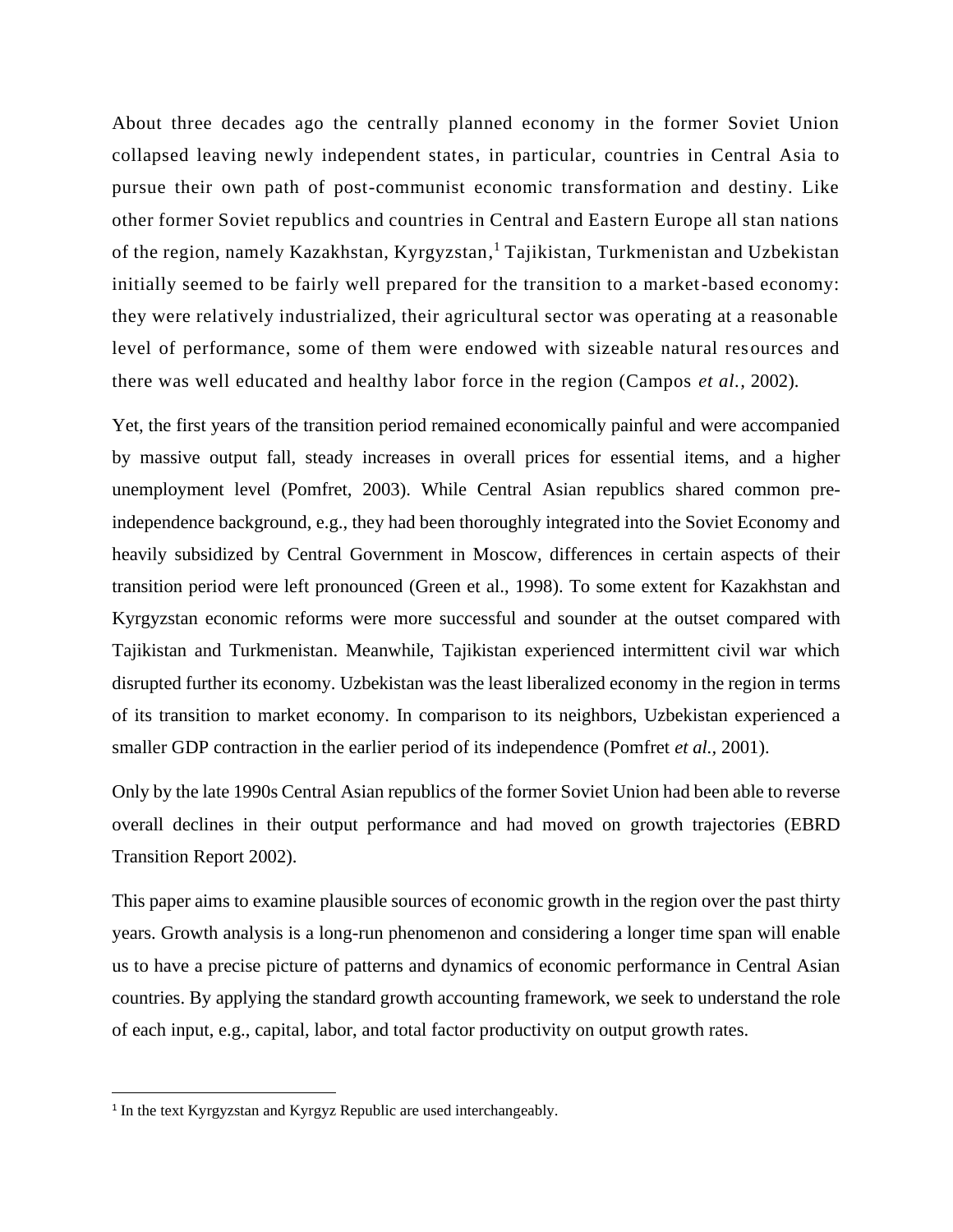Another underlying objective of the study pertains to exploring productivity performance in the region. The decomposition of output per worker into inputs and productivity and the comparison of each Central Asian country to a reference point is a relevant indicator to investigate the proximate cause of economic success in the region (Christensen *et al.,* 1981). After utilizing the development accounting technique all components of economic performance including variation in productivity for a particular Central Asian republic are compared to two major economies in Asia: Japan and South Korea.

Our research relates to some earlier contributions. However, it will bring other essential insights to existing literature.

First, our paper captures long-run economic performance and incorporates all countries of Central Asia into a single sample. Many studies related to the region were chiefly conducted either during the 1990s or early 2000s. Alternatively, several authors who explored similar research examined them along with a sample consisting of other post-communist states of the former Soviet Union, and Central and Eastern Europe (Campos *et al*., 2002; Rapacki, *et al*., 2009; Yormirzoev *et al*., 2020).

Second, a few scholars have recently conducted qualitatively motivated studies limiting their work only to statistical analysis of economic performance in Central Asia (Batsaikhan *et al.,* 2017). Some other pieces are focused on only a specific Central Asian economy. For example, a study by Turganbayev (2016; 2017) looks at growth patterns in Kazakhstan in terms of total factor productivity performance over individual regions of the country.

Third, we conduct several productivity level calculations for several time periods. By comparing each Central Asian republic with two major economies in Asia we attempt to identify the region's productivity gap prior to the dissolution of Soviet economy and its dynamics over the past two decades. Our empirical approach thus reflects possible changes in the level of productivity among countries under study and reference economies. To the best of our knowledge, no prior study has touched on this approach to explain productivity differences in cross-country economic performance in Central Asia.

The rest of the paper is organized as follows. Section two highlights economic performance in the region since 2000. Review of related studies is given in section three. Section four is devoted to